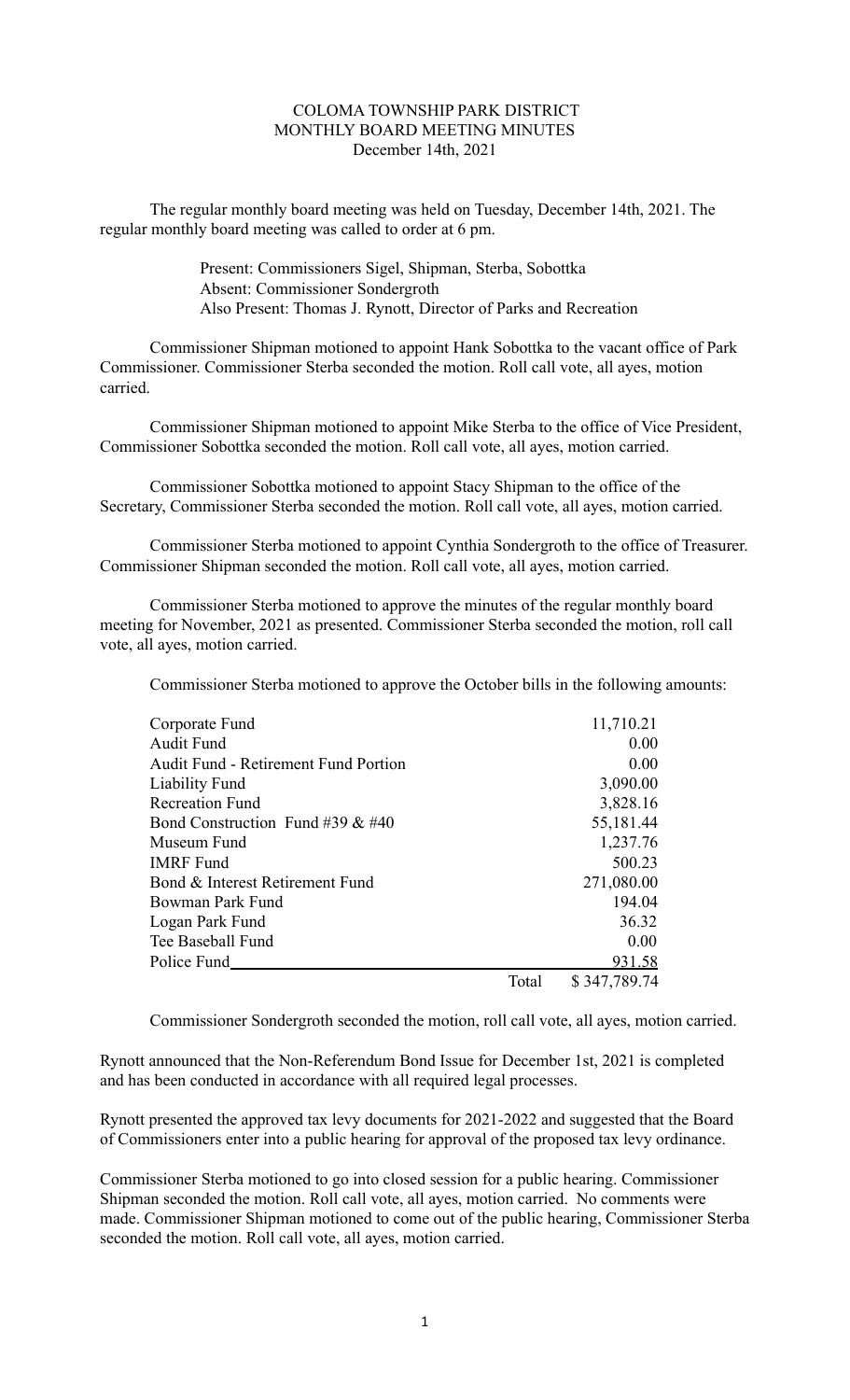Sterba motioned to approve the proposed tax levy ordinance as presented. Commissioner Shipman seconded the motion. Roll call vote, all ayes, motion carried.

Rynott announced to the Board of Commissioners that Centennial Park's new digital message board entry sign was completed on Saturday, November 27th. Rynott continued by saying that he had been trained in operating the sign's software program, *Ignite*, and that he feels confident in doing so.

Rynott updated the Board of Commissioners regarding the status of ongoing landscaping projects by saying that the Burger Brothers had recently finished work at Seward's Park to extent the gravel roadway to the east and relandscape and seed the hill leading down the east side of the park.

Rynott updated the Board of Commissioners regarding the Second Annual Holiday Light Display at Centennial Park by saying that it had kicked off on Friday, December 3rd, and that \$900.00 had been collected in donations just in the opening weekend. Rynott claimed that thus far all feedback had been positive, and no vandalism had been reported.

Rynott encouraged the Board of Commissioners to enter into a discussion regarding future protocol for applications for events in the parks district. Rynott presented copies of event applications that other agencies similar to the park district had used to apply discretion and board oversight upon larger events. No action was taken, as Rynott was asked to present a customized event application for the Coloma Township Park District to present at the January board meeting.

Commissioner Sobottka motioned to increase the price for standard shelter and facility rentals from \$50.00 to \$60.00 for park shelters that do not have a bathroom facility and from \$55.00 to \$65.00 for park shelters that do have bathroom facilities. Commissioner Shipman seconded the motion. Roll call vote, all ayes, motion carried.

Commissioner Sobotta motioned to increase the price of renting the Larson Shelter from \$55.00 to \$75.00 and renting the entire Larson Facility from \$250.00 to \$300.00, and \$150.00 for charities, benefits, or military organizations. Commissioner Shipman seconded the motion. Roll call vote, all ayes, motion carried.

Commissioner Shipman motioned to approve John Gregert's production of signs for Logan Park, with no further expectation of compensation. Commissioner Sobottka seconded the motion.

Rynott presented a copy of the maintenance and vandalism report for the month of November.

Commissioner Sterba motioned to adjourn the Park Board meeting at 8:00 PM. Commissioner Sobottka seconded the motion. Roll call vote, all ayes motion carried.

Next meeting is scheduled for Tuesday, January 11th, 2022 at the Park District office at 508 E. 11 th Street, Rock Falls, Illinois.

## Adjourned at 8:00 PM

Minutes Submitted by

 $\mathcal{L}_\text{max}$ 

Thomas J. Rynott

Director of Parks & Recreation

Date Stacy W. Shipman, Secretary

 $\mathcal{L}_\text{max}$  and the contract of the contract of the contract of the contract of the contract of the contract of the contract of the contract of the contract of the contract of the contract of the contract of the contrac

Coloma Township Park District